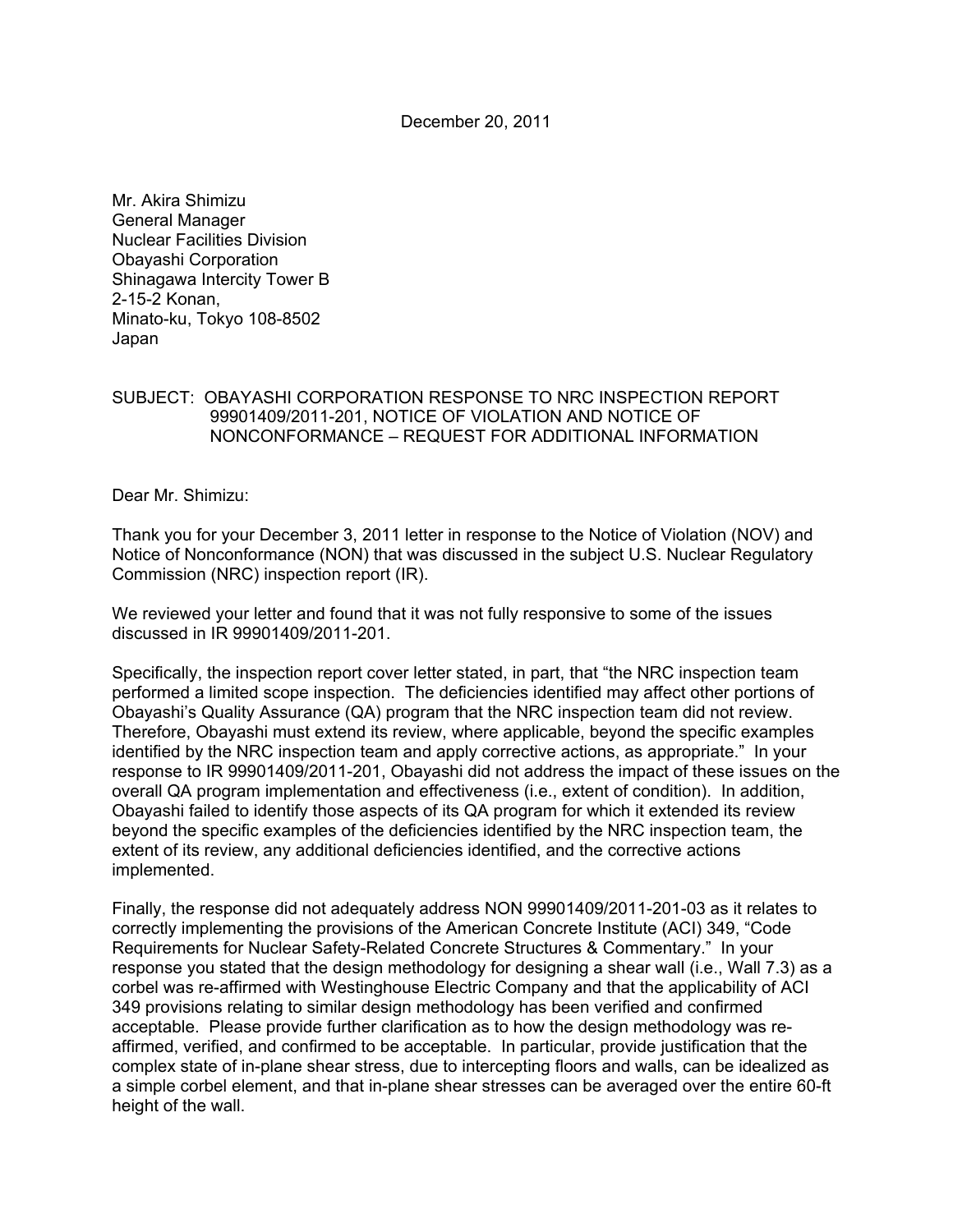Please recall that during the inspection, the inspection team was informed that Obayashi was going to revert to an earlier version of the calculation, which did not design the wall as a corbel as described in Section 3 of the inspection report.

In accordance with 10 CFR 2.390 "Public Inspections, Exemptions, Requests for Withholding," of the NRC's "Rules of Practice," a copy of this letter, its enclosure(s), and your response will be made available electronically for public inspection in the NRC Public Document Room or from the NRC's Agencywide Documents Access and Management System (ADAMS), accessible from the NRC Web site at http://www.nrc.gov/reading-rm/adams.html. To the extent possible, your response should not include any personal privacy, proprietary, or safeguards information so that it can be made available to the Public without redaction. If personal privacy or proprietary information is necessary to provide an acceptable response, then please provide a bracketed copy of your response that identifies the information that should be protected and a redacted copy of your response that deletes such information. If you request that such material is withheld from public disclosure, you must specifically identify the portions of your response that you seek to have withheld and provide in detail the bases for your claim (e.g., explain why the disclosure of information will create an unwarranted invasion of personal privacy or provide the information required by 10 CFR 2.390(b) to support a request for withholding confidential commercial or financial information). If safeguards information is necessary to provide an acceptable response, please provide the level of protection described in 10 CFR 73.21 "Protection of Safeguards Information: Performance Requirements."

Please contact Ms. Kerri Kavanagh at (301) 415-3743 or via electronic mail at Kerri.Kavanagh@nrc.gov, if you have any questions or need assistance regarding this matter.

Sincerely,

*/RA/* 

Edward H. Roach, Chief Mechanical Vendor Branch Division of Construction Inspection & Operational Programs Office of New Reactors

Docket No. 99901409